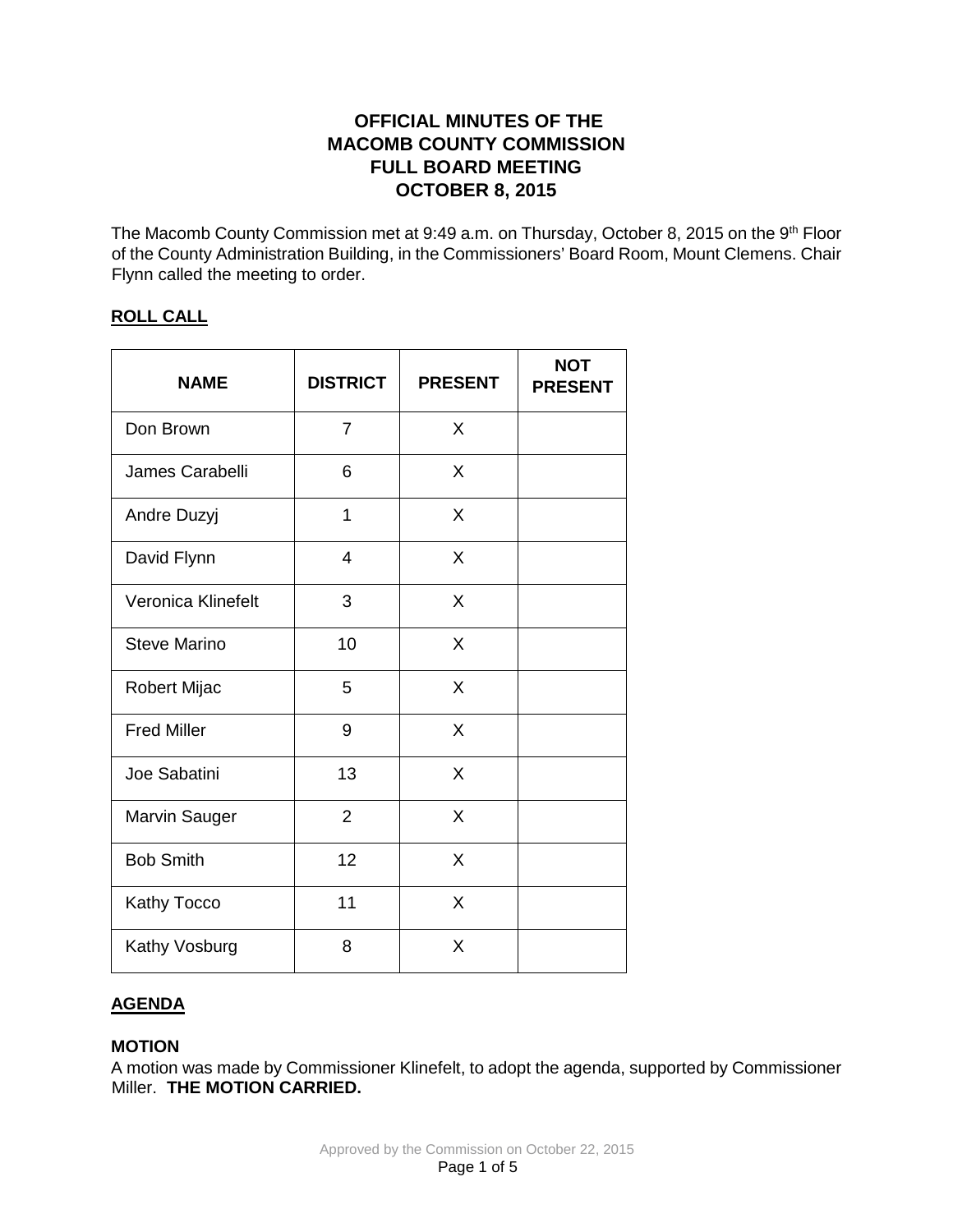### **PUBLIC PARTICIPATION**

None

#### **CORRESPONDENCE FROM EXECUTIVE** None

#### **BOARD APPOINTMENT**

### a) **MACOMB COUNTY BOARD OF CANVASSERS:**

2 vacancies (1 Republican and 1 Democrat) 4 year terms, 11/01/15 to 10/31/19). 5 applications.

### **MOTION**

**R15-245** A motion was made by Commissioner Miller to approve the appointments of Sarah Stovall, Democrat, and Janice Nearon, Republican to the Macomb County Board of Canvassers, term from 11/01/15 and expiring 10/31/19, supported by Commissioner Brown. **THE MOTION CARRIED.** 

### **EXECUTIVE APPOINTMENT**

b) **SEMCOG (Executive Committee):** Replacement of Alternate

#### **MOTION**

**R15-246** A motion was made by Commissioner Vosburg, to approve the Executive's appointment of Vicky Rad to SEMCOG's Executive Committee as Alternate to Anthony Wickersham, supported by Commissioner Smith. **THE MOTION CARRIED.** 

**GOVERNMENT OPERATIONS COMMITTEE MEETING – October 6, 2015**

No committee recommendations.

**HEALTH AND HUMAN SERVICES COMMITTEE MEETING – October 7, 2015** No committee recommendations.

# **JUSTICE & PUBLIC SAFETY COMMITTEE MEETING – October 7, 2015** No

committee recommendations.

# **FINANCE COMMITTEE MEETING – October 8, 2015**

The reading of the recommendations from the Finance Committee was waived and a motion was made by Chair Miller, supported by Vice-Chair Brown, to adopt the committee recommendations.

**R15-247** Approve the Mount Clemens Community Schools lease agreement for Head Start classroom space in George Washington Elementary School; further, a copy of this Board of Commissioners' action is directed to be delivered forthwith to the Office of the County Executive.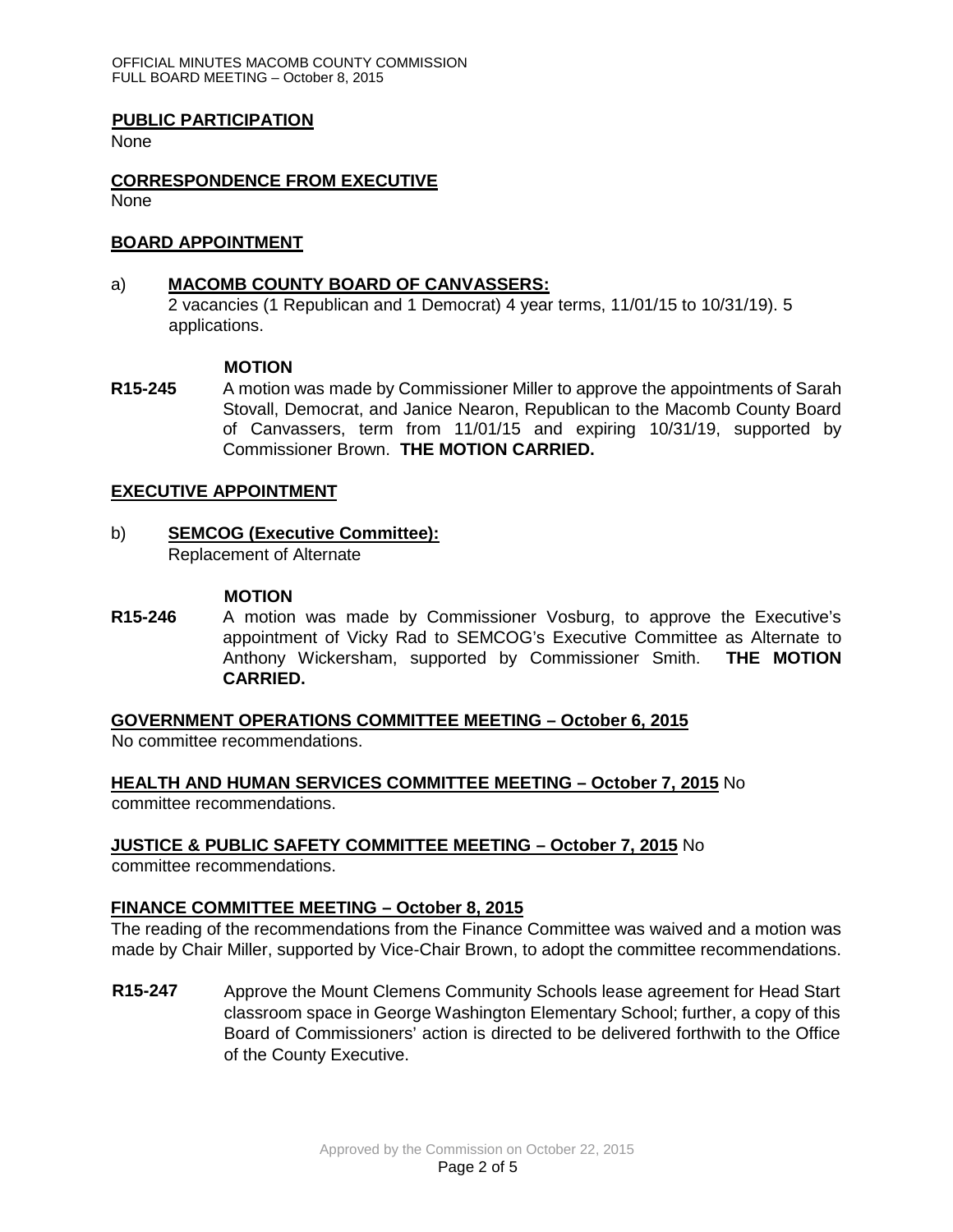- **R15-248** Concur with the Sheriff's request to approve the contract renewal for dispatch services with Clinton Township for the term of January 1, 2016 through December 31, 2018 for a total three year cost of \$4,171,427; further, a copy of this Board of Commissioners' action is directed to be delivered forthwith to the Office of the County Executive.
- **R15-249** Concur with the Sheriff's request to approve the contract renewal for dispatch services with the City of Mount Clemens for the term of January 1, 2016 through December 31, 2018 for a total three year cost of \$1,347,691; further, a copy of this Board of Commissioners' action is directed to be delivered forthwith to the Office of the County Executive.
- **R15-250** Concur with the Sheriff's request to approve the contract renewal for dispatch services with the City of Sterling Heights for the term of January 1, 2016 through December 31, 2018 for a total three year cost of \$5,134,064; further, a copy of this Board of Commissioners' action is directed to be delivered forthwith to the Office of the County Executive.
- **R15-251** Concur in the recommendation of the Macomb County Executive and the Human Resources and Labor Relations Department and approve ratification of a 2016 wage re-opener, as tentatively agreed to and ratified by the membership of Adtech (Department of Roads), Building Trades Association, International Union of Operating Engineers (IUOE) – Boiler Operators, Macomb County Professional Deputy Sheriffs' Association (MCPDSA) – Correction Officers, Michigan Nurses Association (MNA) – Unit I, Police Officers Labor Council (POLC) – Captains/Jail Administrator/Chief of Staff and Road Technicians Association (Department of Roads); further, a copy of this Board of Commissioners' action is directed to be delivered forthwith to the Office of the County Executive. (Record Marino and Sabatini NO votes).

# **THE MOTION CARRIED.**

# **RESOLUTIONS**

# **MOTION**

A motion was made by Commissioner Vosburg, to adopt the following Resolution, supported by Commissioner Duzyj.

**R15-252** Supporting NACo's Stepping Up Initiative to reduce the number of people with mental illnesses in jails (offered by Board; recommended by Health & Human Services Committee on 10/07/15)

# **THE MOTION CARRIED.**

# **PROCLAMATIONS**

#### **MOTION**

A motion was made by Commissioner Marino, to adopt the following Proclamation, supported by Commissioner Tocco.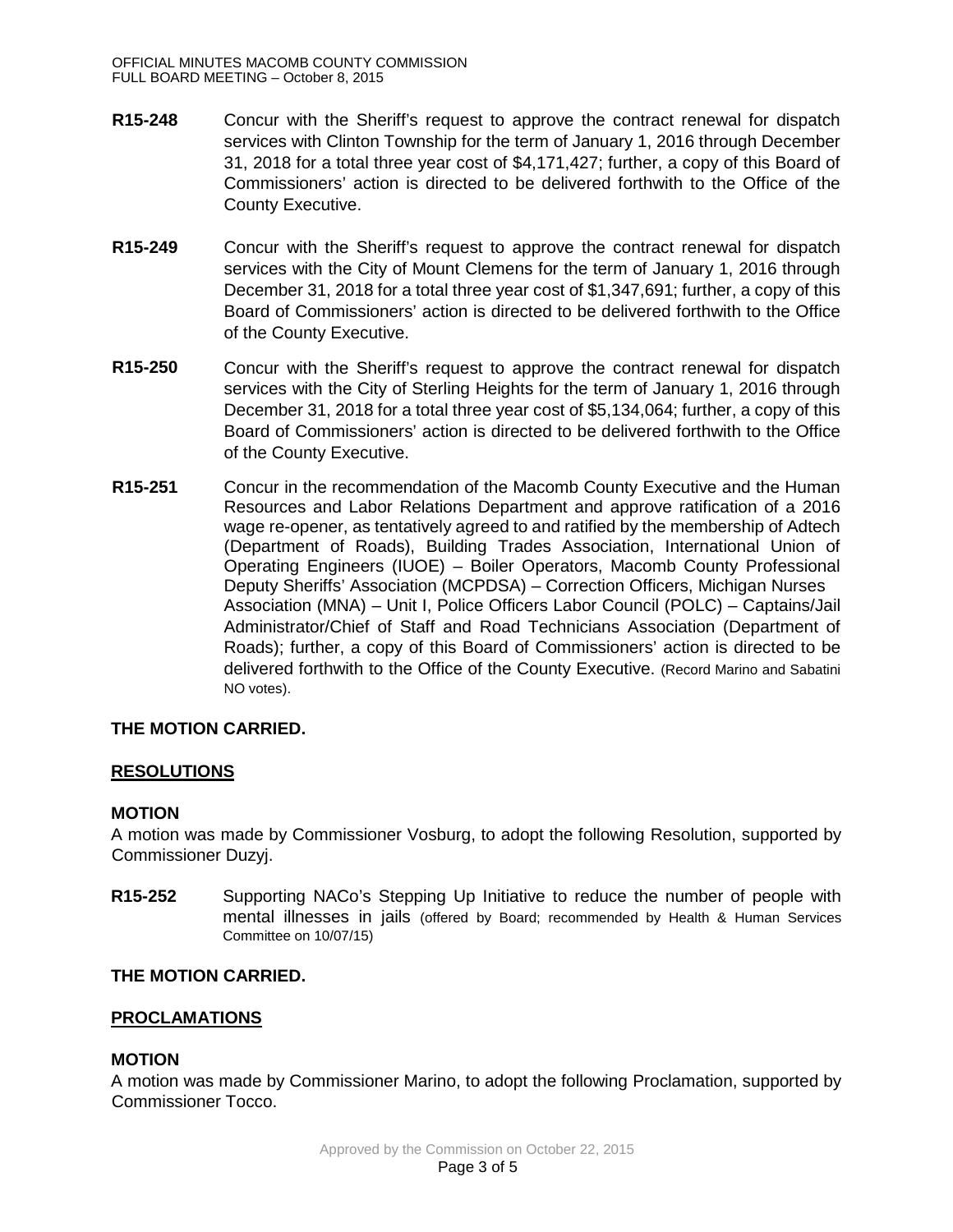**R15-253** Honoring Families Against Narcotics (FAN) on the occasion of the Fourth Annual FAN Fall Fest (offered by Board; recommended by Justice & Public Safety Committee on 10/07/15)

# **THE MOTION CARRIED.**

### **NEW BUSINESS**

Chair Flynn spoke regarding next year's meeting schedule.

# **PUBLIC PARTICIPATION**

None

# **ROLL CALL**

| <b>NAME</b>         | <b>DISTRICT</b> | <b>PRESENT</b> | <b>NOT</b><br><b>PRESENT</b> |
|---------------------|-----------------|----------------|------------------------------|
| Don Brown           | $\overline{7}$  | X              |                              |
| James Carabelli     | 6               | X              |                              |
| Andre Duzyj         | 1               | X              |                              |
| David Flynn         | $\overline{4}$  | X              |                              |
| Veronica Klinefelt  | 3               | X              |                              |
| <b>Steve Marino</b> | 10              | X              |                              |
| Robert Mijac        | 5               | X              |                              |
| <b>Fred Miller</b>  | 9               | X              |                              |
| Joe Sabatini        | 13              | X              |                              |
| Marvin Sauger       | $\overline{2}$  | X              |                              |
| <b>Bob Smith</b>    | 12              | X              |                              |
| Kathy Tocco         | 11              | X              |                              |
| Kathy Vosburg       | 8               | X              |                              |

# **MOTION**

A motion was made by Commissioner Duzyj, to adjourn, supported by Commissioner Carabelli. **THE MOTION CARRIED.**